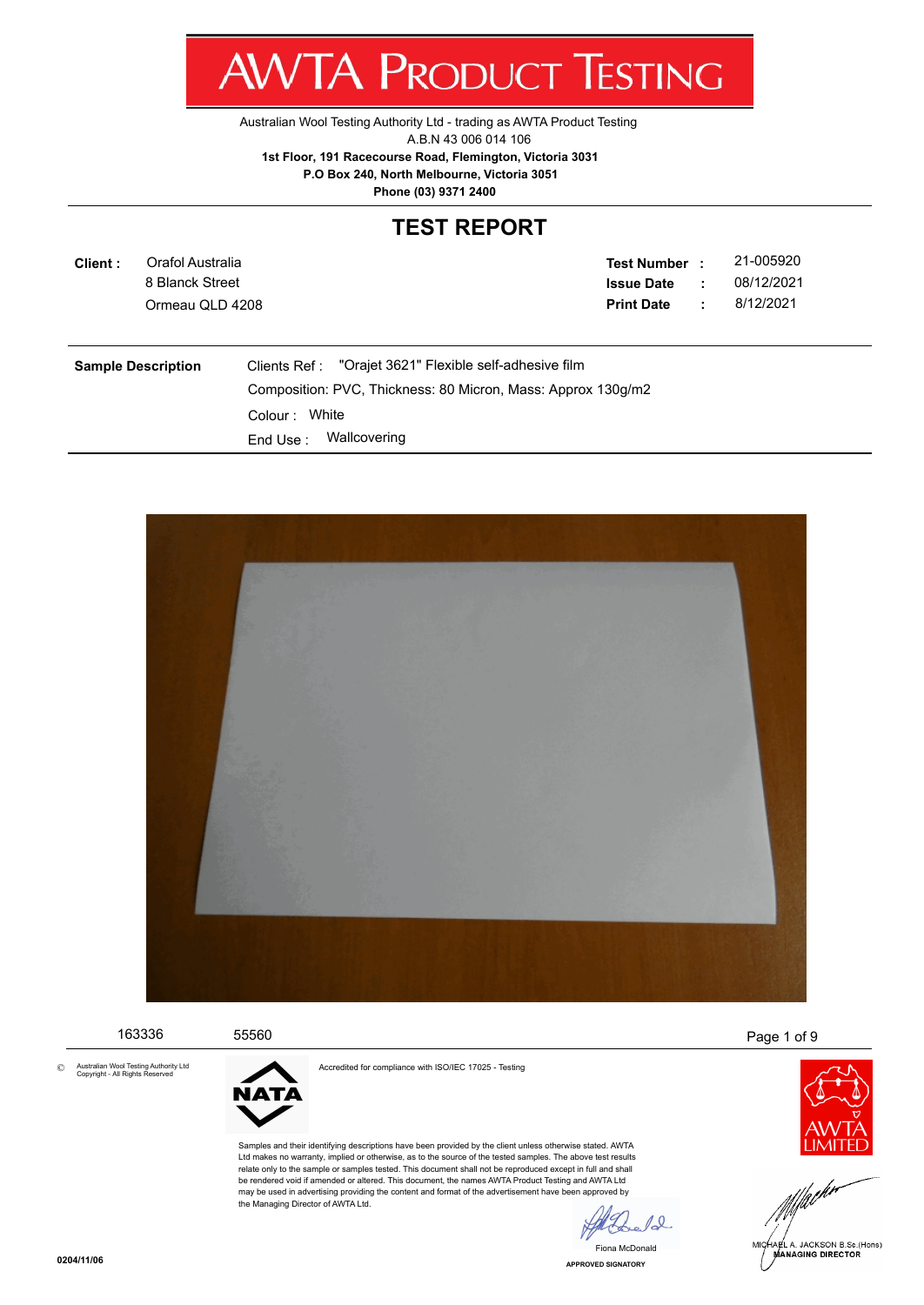Australian Wool Testing Authority Ltd - trading as AWTA Product Testing

A.B.N 43 006 014 106

**AWTA PRODUCT TESTING** 

**1st Floor, 191 Racecourse Road, Flemington, Victoria 3031**

 **P.O Box 240, North Melbourne, Victoria 3051**

**Phone (03) 9371 2400**

#### **TEST REPORT**

| Client : | Orafol Australia | Test Number:      | 21-005920  |
|----------|------------------|-------------------|------------|
|          | 8 Blanck Street  | <b>Issue Date</b> | 08/12/2021 |
|          | Ormeau QLD 4208  | <b>Print Date</b> | 8/12/2021  |
|          |                  |                   |            |

| AS/NZS 3837-1998                 | Method of Test for Heat and Smoke Release Rates for Materials and Products using an Oxygen<br><b>Consumption Calorimeter</b> |        |                                                                      |        |        |                   |
|----------------------------------|------------------------------------------------------------------------------------------------------------------------------|--------|----------------------------------------------------------------------|--------|--------|-------------------|
| Date Tested                      | 08-12-2021                                                                                                                   |        |                                                                      |        |        |                   |
| <b>Face Tested</b>               | <b>FACE</b>                                                                                                                  |        |                                                                      |        |        |                   |
|                                  |                                                                                                                              |        | Specimen                                                             |        |        |                   |
|                                  |                                                                                                                              | 1      | 2                                                                    | 3      | Mean   |                   |
| Average Heat Release Rate        |                                                                                                                              | 25.2   | 25.9                                                                 | 26.5   | 25.9   | kW/m <sup>2</sup> |
| Average Specific extinction area |                                                                                                                              | 49.2   | 48.0                                                                 | 44.2   | 47.1   | $m^2/kq$          |
|                                  |                                                                                                                              |        | (according to Specification C1.10 of the Building Code of Australia) |        |        |                   |
| Test orientation:                | Horizontal                                                                                                                   |        |                                                                      |        |        |                   |
|                                  |                                                                                                                              |        | Specimen                                                             |        |        |                   |
|                                  |                                                                                                                              | 1      | 2                                                                    | 3      | Mean   |                   |
| Irradiance                       |                                                                                                                              | 50     | 50                                                                   | 50     | 50     | kW/m <sup>2</sup> |
| Exhaust flow rate                |                                                                                                                              | 0.024  | 0.024                                                                | 0.024  | 0.024  | $m^3/s$           |
|                                  |                                                                                                                              | $\sim$ | $\sim$                                                               | $\sim$ | $\sim$ |                   |

| Time to sustained flaming            | 29   | 26   | 26   | 27   | sec               |
|--------------------------------------|------|------|------|------|-------------------|
| <b>Test duration</b>                 | 210  | 207  | 207  | 208  | sec               |
| Peak heat release after ignition     | 84.4 | 87.7 | 94.4 | 88.9 | kW/m <sup>2</sup> |
| Average heat at 60 s                 | 45.2 | 47.1 | 47.4 | 46.6 | kW/m <sup>2</sup> |
| Average heat at 180 s                | 25.2 | 25.9 | 26.5 | 25.9 | kW/m <sup>2</sup> |
| Average heat at 300 s                | n/a  | n/a  | n/a  | n/a  | kW/m <sup>2</sup> |
| Total heat released                  | 4.5  | 4.7  | 4.8  | 4.7  | MJ/m <sup>2</sup> |
| Average effective heat of combustion | 4.4  | 4.4  | 4.5  | 4.4  | MJ/kg             |
| Initial thickness                    | 10.1 | 10.1 | 10.1 | 10.1 | mm                |
| Initial mass                         | 66   | 65.1 | 66.2 | 65.8 | g                 |
| Mass remaining                       | 57.4 | 56.4 | 57.5 | 57.1 | g                 |
| Mass percentage pyrolysed            | 13.0 | 13.4 | 13.1 | 13.2 | %                 |

Australian Wool Testing Authority Ltd Copyright - All Rights Reserved



Accredited for compliance with ISO/IEC 17025 - Testing

Samples and their identifying descriptions have been provided by the client unless otherwise stated. AWTA Ltd makes no warranty, implied or otherwise, as to the source of the tested samples. The above test results relate only to the sample or samples tested. This document shall not be reproduced except in full and shall be rendered void if amended or altered. This document, the names AWTA Product Testing and AWTA Ltd may be used in advertising providing the content and format of the advertisement have been approved by the Managing Director of AWTA Ltd.

10



163336 55560 Page 2 of 9





©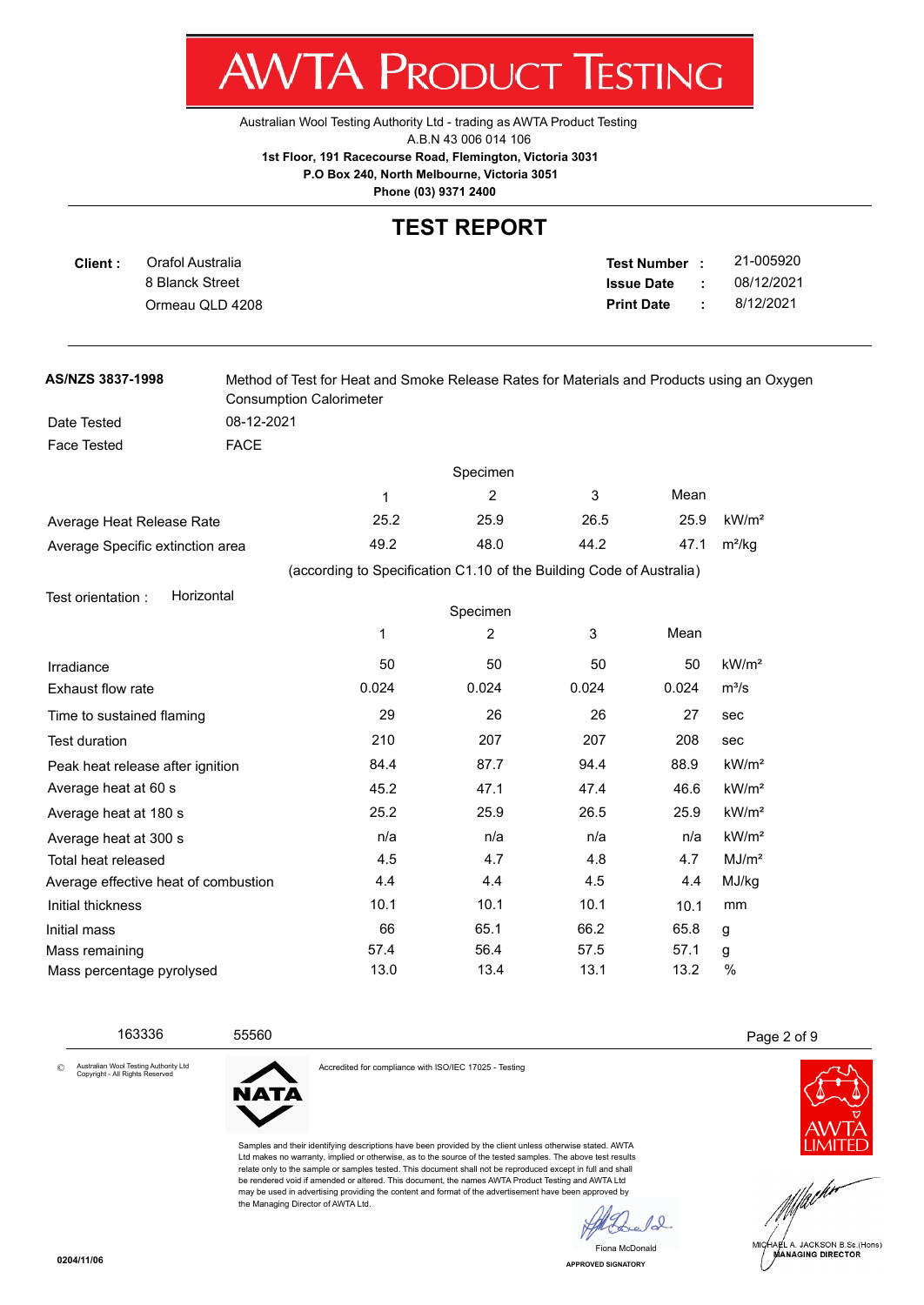Australian Wool Testing Authority Ltd - trading as AWTA Product Testing

A.B.N 43 006 014 106

**AWTA PRODUCT TESTING** 

**1st Floor, 191 Racecourse Road, Flemington, Victoria 3031**

 **P.O Box 240, North Melbourne, Victoria 3051**

**Phone (03) 9371 2400**

#### **TEST REPORT**

| Orafol Australia<br>Client:<br>8 Blanck Street<br>Ormeau QLD 4208 |  |                    |     | <b>Test Number</b><br><b>Issue Date</b><br><b>Print Date</b> |     | 21-005920<br>08/12/2021<br>8/12/2021 |
|-------------------------------------------------------------------|--|--------------------|-----|--------------------------------------------------------------|-----|--------------------------------------|
| Mass loss                                                         |  | 1.1                | 1.1 | 1.1                                                          | 1.1 | kg/m <sup>2</sup>                    |
| Average rate of mass loss<br>Additional Observations              |  | 5.8<br><b>NONE</b> | 5.9 | 5.9                                                          | 5.9 | $g/m2$ .s                            |
| Difficulties Encountered during Testing                           |  | <b>NONE</b>        |     |                                                              |     |                                      |

These test results relate only to the behaviour of the product under the conditions of the test, they are not intended to be the sole criterion for assessment of performance under real fire conditions.

The results of these fire tests may be used to directly assess fire hazard, but it should be recognised that a single test method will not provide a full assessment of the fire hazard under all fire conditions.

Tests were conducted with a wire grid placed over the sample during testing . This was done to contain intumescing sample within the sample holder. Each specimen was self adhered to 10mm plasterboard prior to testing

Australian Wool Testing Authority Ltd Copyright - All Rights Reserved



the Managing Director of AWTA Ltd.

Accredited for compliance with ISO/IEC 17025 - Testing

Samples and their identifying descriptions have been provided by the client unless otherwise stated. AWTA Ltd makes no warranty, implied or otherwise, as to the source of the tested samples. The above test results relate only to the sample or samples tested. This document shall not be reproduced except in full and shall be rendered void if amended or altered. This document, the names AWTA Product Testing and AWTA Ltd may be used in advertising providing the content and format of the advertisement have been approved by

163336 55560 Page 3 of 9





**APPROVED SIGNATORY** Fiona McDo

 $\sqrt{0}$ 

©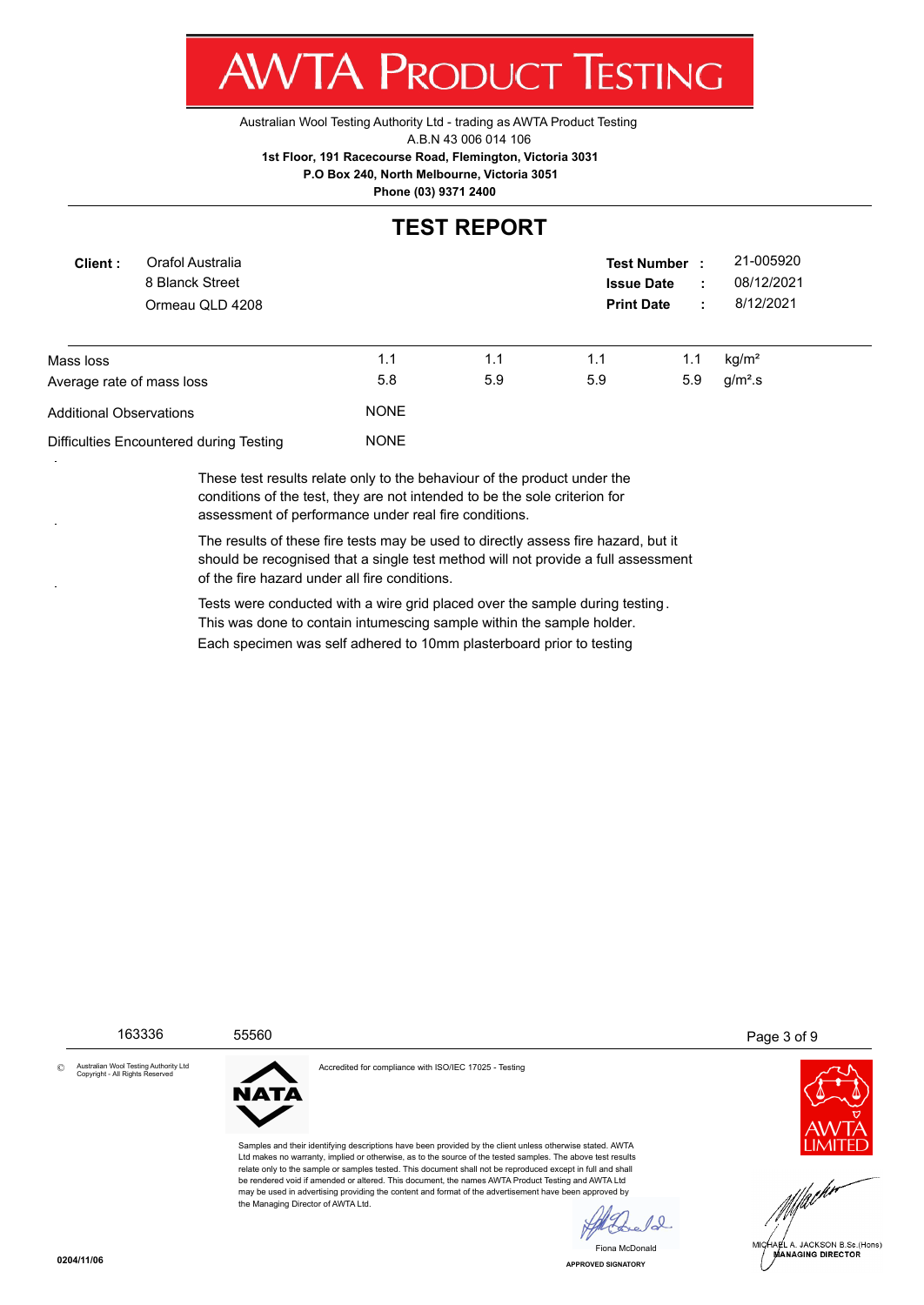Australian Wool Testing Authority Ltd - trading as AWTA Product Testing

A.B.N 43 006 014 106

**1st Floor, 191 Racecourse Road, Flemington, Victoria 3031**

 **P.O Box 240, North Melbourne, Victoria 3051**

**Phone (03) 9371 2400**

## **TEST REPORT**

**Client :** 8 Blanck Street Orafol Australia

**Test Number : Issue Date :** 21-005920 Ormeau QLD 4208 **Print Date :** 8/12/2021 08/12/2021

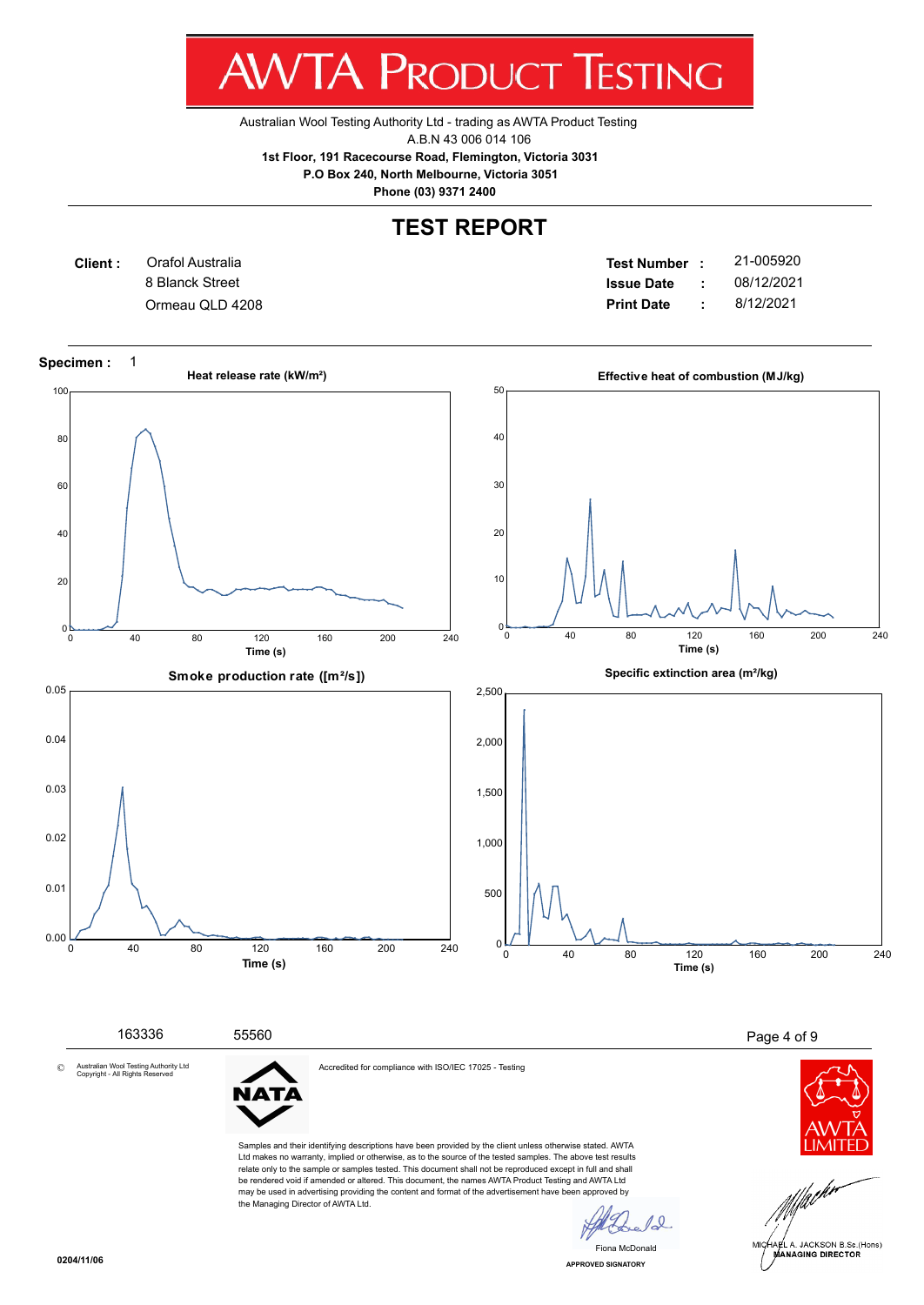Australian Wool Testing Authority Ltd - trading as AWTA Product Testing

A.B.N 43 006 014 106

**1st Floor, 191 Racecourse Road, Flemington, Victoria 3031**

 **P.O Box 240, North Melbourne, Victoria 3051**

**Phone (03) 9371 2400**

# **TEST REPORT**



**Test Number : Issue Date :** 21-005920 Ormeau QLD 4208 **Print Date :** 8/12/2021 08/12/2021



Australian Wool Testing Authority Ltd Copyright - All Rights Reserved ©



the Managing Director of AWTA Ltd.

Accredited for compliance with ISO/IEC 17025 - Testing

Samples and their identifying descriptions have been provided by the client unless otherwise stated. AWTA Ltd makes no warranty, implied or otherwise, as to the source of the tested samples. The above test results relate only to the sample or samples tested. This document shall not be reproduced except in full and shall be rendered void if amended or altered. This document, the names AWTA Product Testing and AWTA Ltd may be used in advertising providing the content and format of the advertisement have been approved by





**APPROVED SIGNATORY** Fiona McD

 $\overline{0}$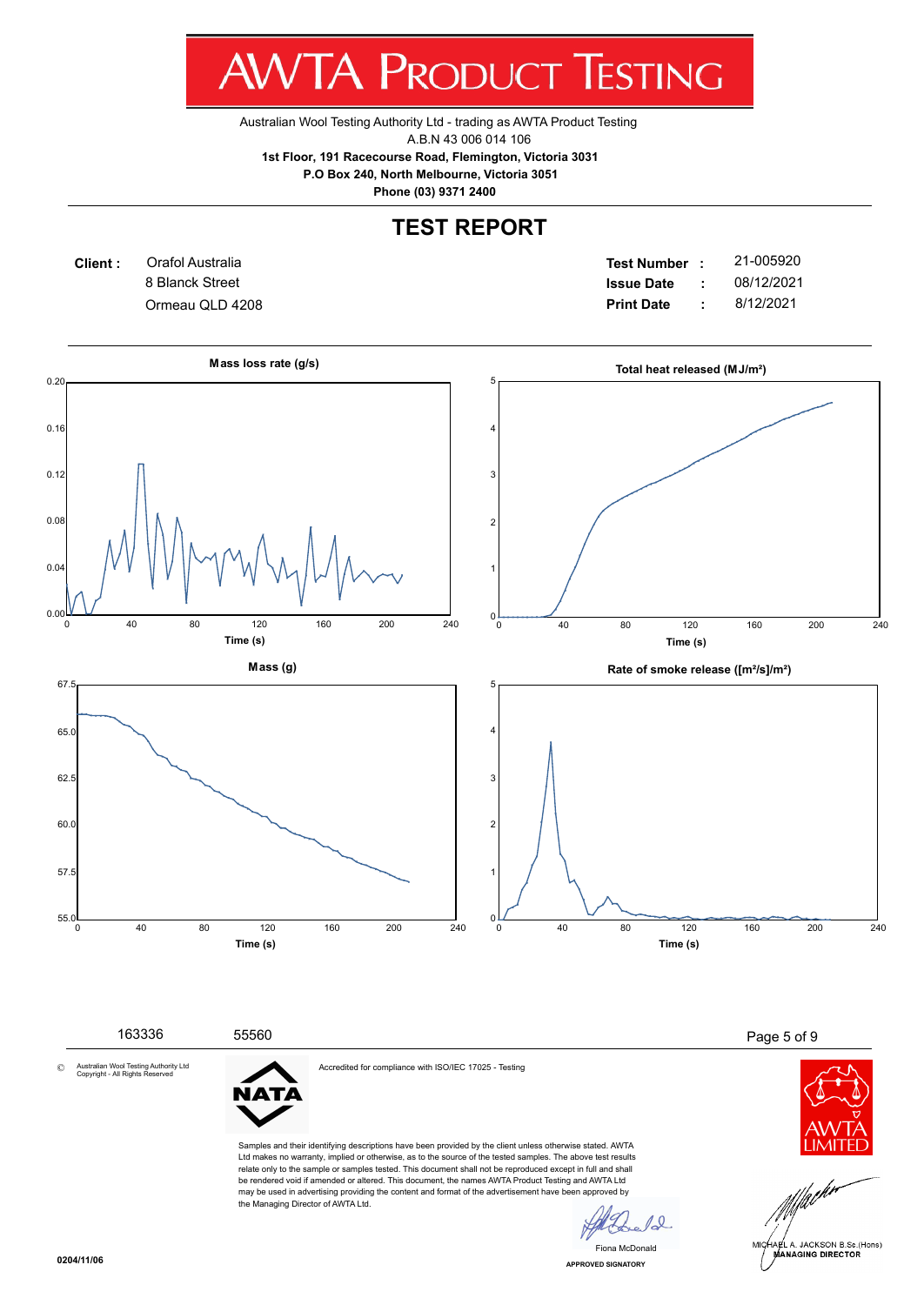Australian Wool Testing Authority Ltd - trading as AWTA Product Testing

A.B.N 43 006 014 106

**1st Floor, 191 Racecourse Road, Flemington, Victoria 3031**

 **P.O Box 240, North Melbourne, Victoria 3051**

**Phone (03) 9371 2400**

# **TEST REPORT**

**Client :** 8 Blanck Street Orafol Australia

**Test Number : Issue Date :** 21-005920 Ormeau QLD 4208 **Print Date :** 8/12/2021 08/12/2021

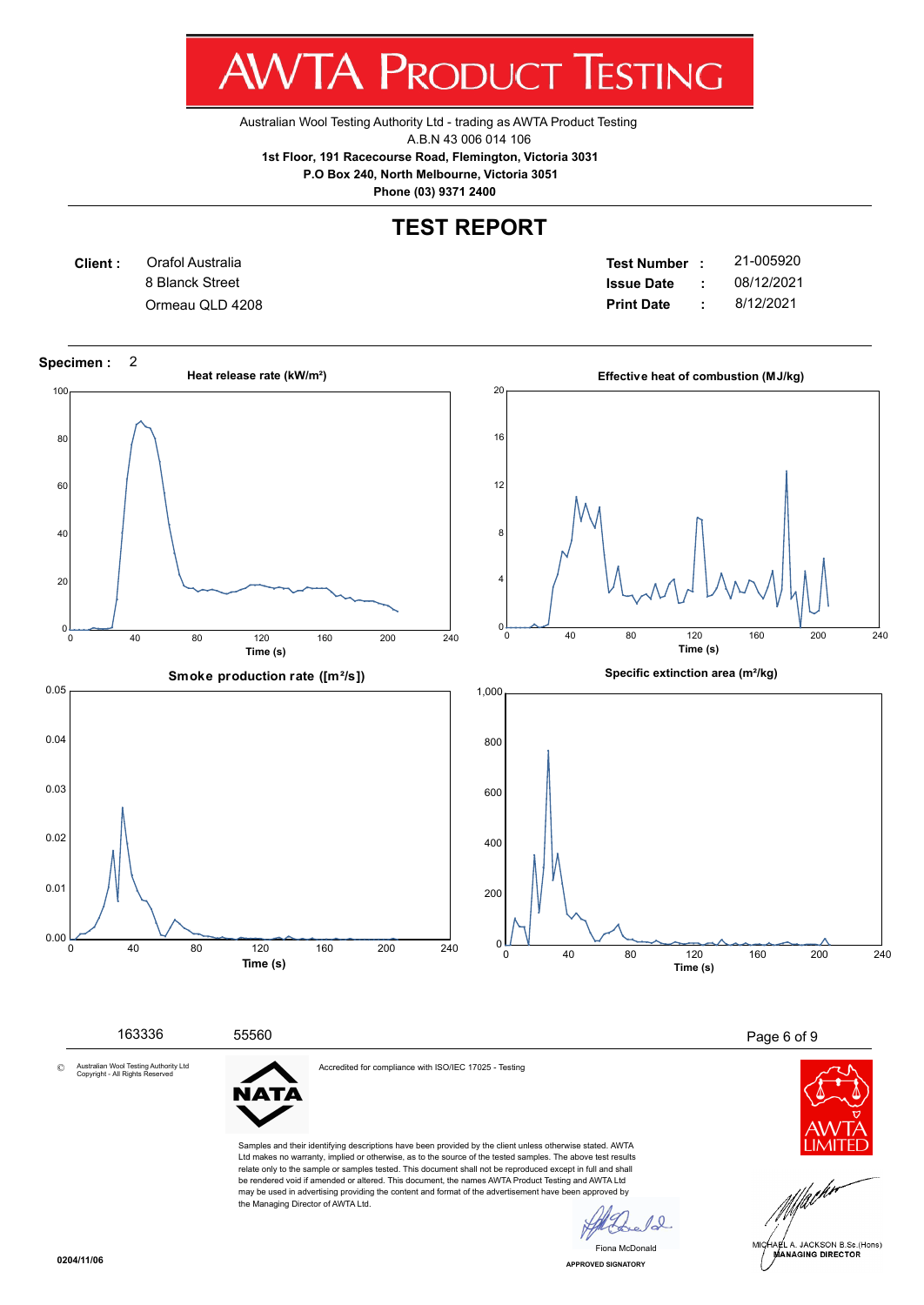Australian Wool Testing Authority Ltd - trading as AWTA Product Testing

A.B.N 43 006 014 106

**1st Floor, 191 Racecourse Road, Flemington, Victoria 3031**

 **P.O Box 240, North Melbourne, Victoria 3051**

**Phone (03) 9371 2400**

# **TEST REPORT**



**Test Number : Issue Date :** 21-005920 Ormeau QLD 4208 **Print Date :** 8/12/2021 08/12/2021



Ltd makes no warranty, implied or otherwise, as to the source of the tested samples. The above test results relate only to the sample or samples tested. This document shall not be reproduced except in full and shall be rendered void if amended or altered. This document, the names AWTA Product Testing and AWTA Ltd may be used in advertising providing the content and format of the advertisement have been approved by the Managing Director of AWTA Ltd.

 $\overline{0}$ Fiona McD

**APPROVED SIGNATORY**

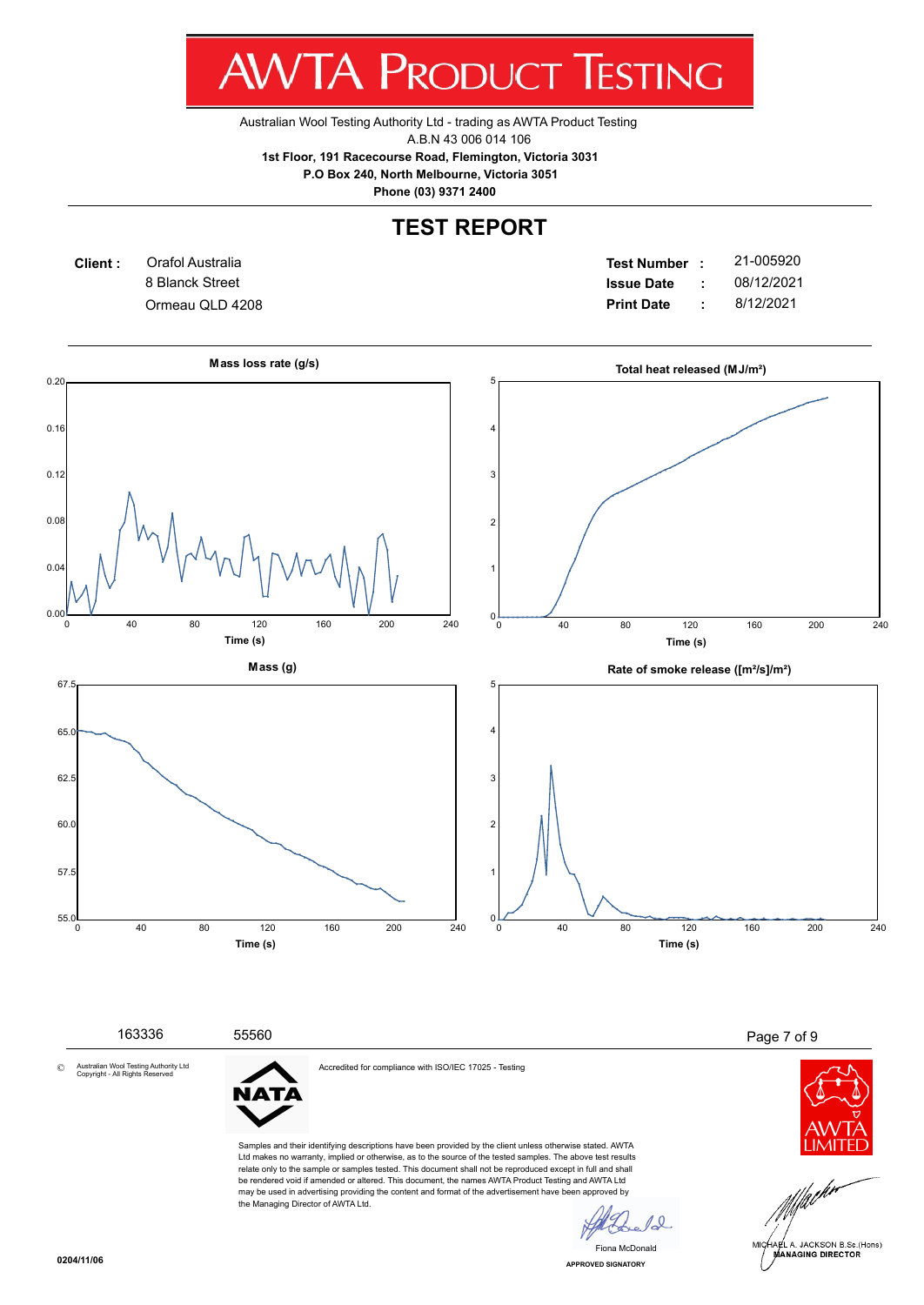Australian Wool Testing Authority Ltd - trading as AWTA Product Testing

A.B.N 43 006 014 106

**1st Floor, 191 Racecourse Road, Flemington, Victoria 3031**

 **P.O Box 240, North Melbourne, Victoria 3051**

**Phone (03) 9371 2400**

# **TEST REPORT**

**Client :** 8 Blanck Street Orafol Australia

**Test Number : Issue Date :** 21-005920 Ormeau QLD 4208 **Print Date :** 8/12/2021 08/12/2021